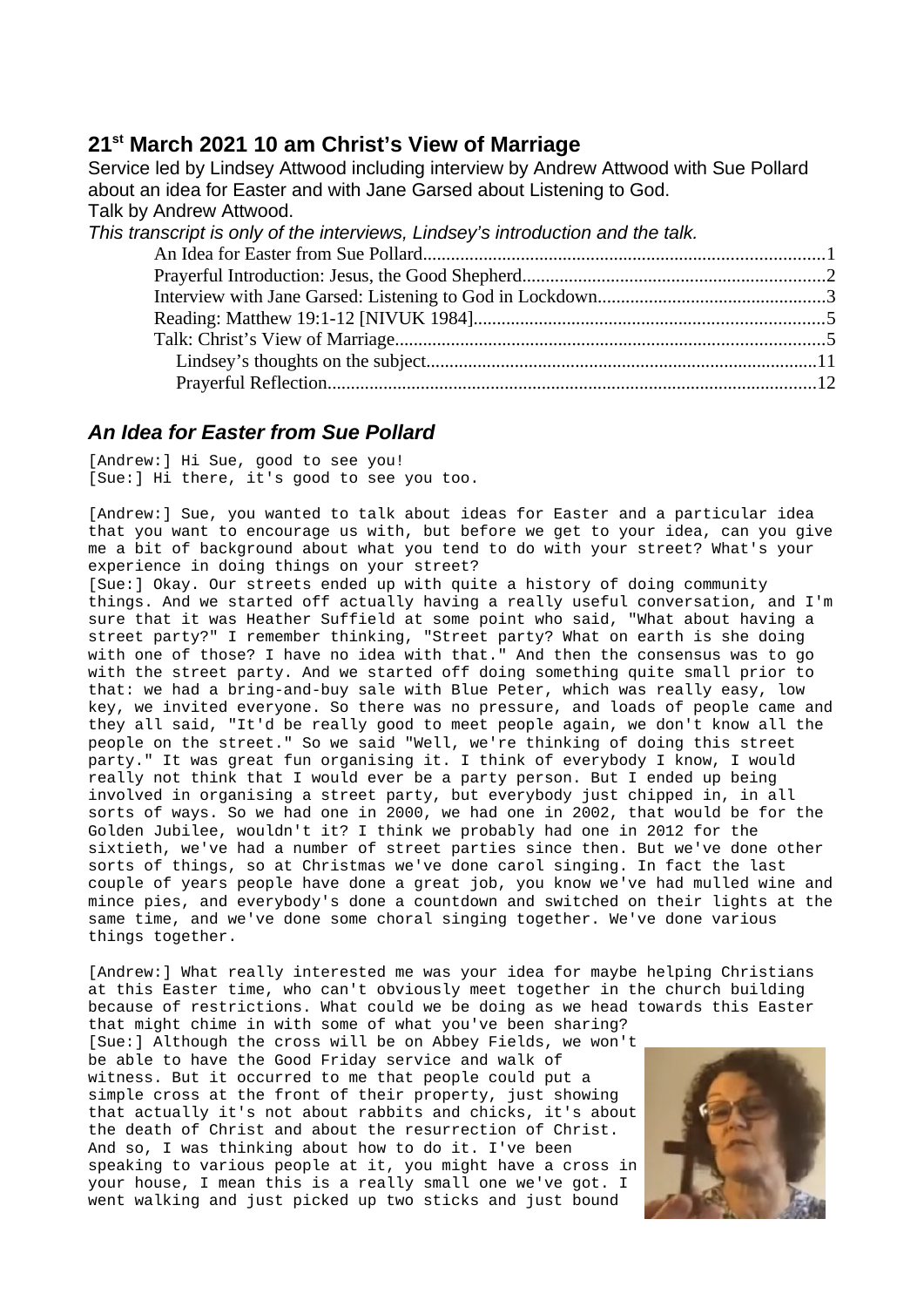them together with string, just to have a cross at the front of the property to say, this is really important to us. And I thought it would be good to put something there which would engage with people. And it occurred to me, put it in a sign which said we want to share the joy of Easter. We want to share the joy of Easter because a cross is not a sign of joy to people, it's a sign of death, but for us we know it's salvation, and we know the Cross is empty because Jesus has risen, and so it is good news for us and it is a point of joy for us.

So, I think so many people are walking around the streets at the moment, and hopefully over the Easter weekend there'll be more people walking around, wouldn't it be something to engage with people to say, "There is something significant here," and seeing a number of these around to make people think, "Well actually, for some of my neighbours, this is very important to them." And so that's the central thing.

I'm hoping to put some Easter eggs out, because I'd love to share something with people. And so I had thought of just popping some Easter eggs out as well. Obviously I've got to be careful with that, that we keep them at a height away from dogs and making sure we're thinking about allergies, so that they're not accessible to children that are not supervised, and we'd make sure that people are careful in that way. But, you know, I'm thinking that I would be able to do

that; other people might not feel so comfortable with that, but I'd love to be able to share that with them to say, "I want to share the joy of Easter with you." I've asked some of the neighbours on our street, who said, "Yes, I'll do that with you." And my plan is to just say to people on the street, "I'm going to be doing this over the Easter weekend – do help yourself to them, join in if you want to."

[Andrew:] I mean, I love the simplicity of it, because you know, like you're suggesting, maybe from the **Thursday in Holy Week through to maybe Easter Monday**, just a few days, where people will suddenly see crosses, it would be great if, you know, loads and loads of Christians in the town had a cross in a window or  $\overline{\phantom{a}}$  maybe on a gate or near a wall at the front of the property, like you say, simple – it's dead easy to do, and it's a kind of opportunity just to be a bit more visible. And it may even engage conversations with neighbours who hadn't known before where you're coming from, and it might be something that they would want to join in with or even talk about. So I think it's a great idea, really good idea.

[Sue:] Yes, that was just an idea to put forward, but it would be lovely to think people will engage with it, and think of doing that.

[Andrew:] Okay, well, I think we can leave it there. It's a great idea, I would love to endorse as many people in the church during that Easter Week to put a simple cross out, maybe a simple message inviting people into the joy of Easter, and, you know, sensibly putting some, maybe some Fair Trade chocolate or some normal chocolate, at a sensible height. That's a great idea. Thank you for talking to me, Sue, really good idea.

[Lindsey:] Thank you, Sue, for that. We met with some of our neighbours on Friday night on a Zoom, and we were chatting about what we're going to do in the street, maybe a street party when lockdown hopefully ends, and so we're trying to get to know our neighbours, and it's been really, really good. It's a great opportunity just to be known. So, I would really encourage people to do that.



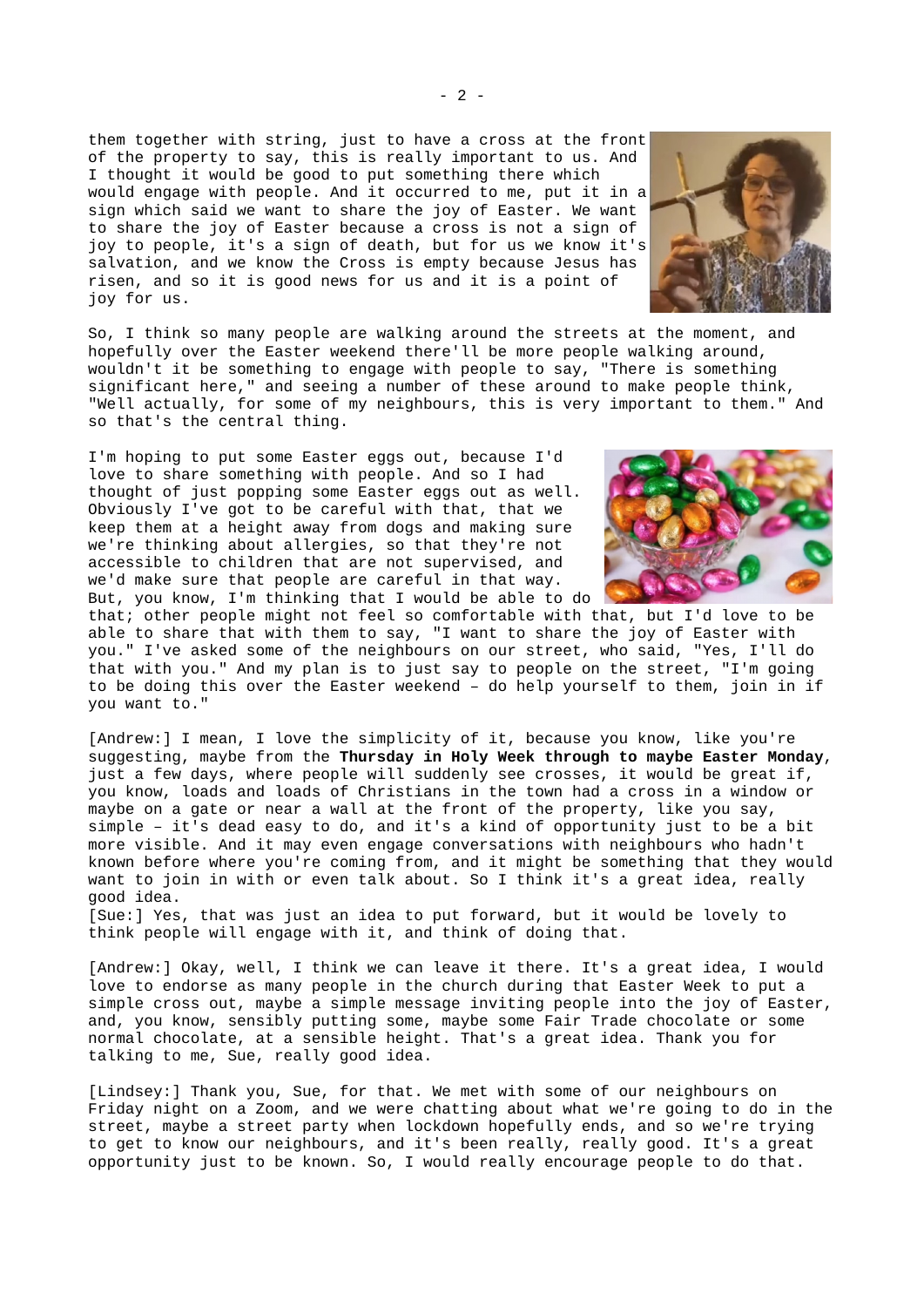### <span id="page-2-1"></span>*Prayerful Introduction: Jesus, the Good Shepherd*

So I just thought this Sunday morning, it's always good to get into God's presence and to be still before we even start and have to think. So I was praying, the other day and I just had this verse come to mind, and it's from Isaiah 40 verse 11. And I'm just wondering, what I would like you to do if you can, is to close your eyes when I say it because I want you to engage with this, and to allow God to draw near to you. So the verse is this:

He tends his flock like a shepherd: he gathers the lambs in his arms and carries them close to his heart; he gently leads those that have young.

So I just wanted you to imagine, just for a moment, that you are a sheep. I really love sheep actually, but sheep are quite simple. So just be a simple sheep for a moment, just imagine you're a sheep in your field. And I just wanted you to imagine that you can hear the call of the shepherd, and you're really used to his voice, or her voice, you're used to the voice of the shepherd, and that you follow it, you know that this is a safe voice, you know this is the voice that you can trust, and that you follow that voice. Notice that in the verse that he gently leads those that have young, so if any of you have children, for instance, and you're, you get anxious and it's just lots of work, how Jesus is so gentle with you, knowing what it's like to have young, to have young children, or to have responsibility, but He's good and He knows how to lead you. Just be still and imagine Jesus calling you by name, imagine Him calling your name. Let Him lead you and then allow Him to hold you. Just imagine that you love holding your children. If you have children, you will often hold them. And I just want you to imagine that you are being held by Jesus, that He holds you close to His heart. Sometimes, I don't know if you've ever seen sheep being held, they often wriggle, or even children, little children do as well, don't they, wriggle and want to get down. But just let Him hold you and relax in that hold if you can, don't struggle. Just let Him care for you right now. Don't be afraid of Him. Don't be afraid of anything you've done, just allow Him to hold you.

He tends his flock like a shepherd: he gathers the lambs in his arms and carries them close to his heart; he gently leads those that have young.

I just want you to remember this week when you're stressed or things are difficult or you're struggling, just to imagine that: remember that He's the good shepherd. And if you can, just allow yourself to be still for a minute. And remember that He wants to hold you close to His heart, that He's close to you and that you can trust His voice, you don't need to run away, for He's gentle and loving.

Dear Father, we thank You for everyone gathered here now, and for those that may watch later. Thank You that You know each of us by name, and we are precious to You. We are dependent on You and are trusted in You completely. As we surrender ourselves in adoration, we ask that You would come by Your Holy Spirit, and inspire our hearts today. Come fill our lives with Your love, fill our conversations with Your grace and truth, and fill this time together with Your presence. We ask this for Your glory and praise. Amen.

So now we're going to have a time of worship, we're going to have two songs. And then we're going to see an interview with Jane.

### <span id="page-2-0"></span>*Interview with Jane Garsed: Listening to God in Lockdown*

[Andrew:] Hi Jane, good to see you.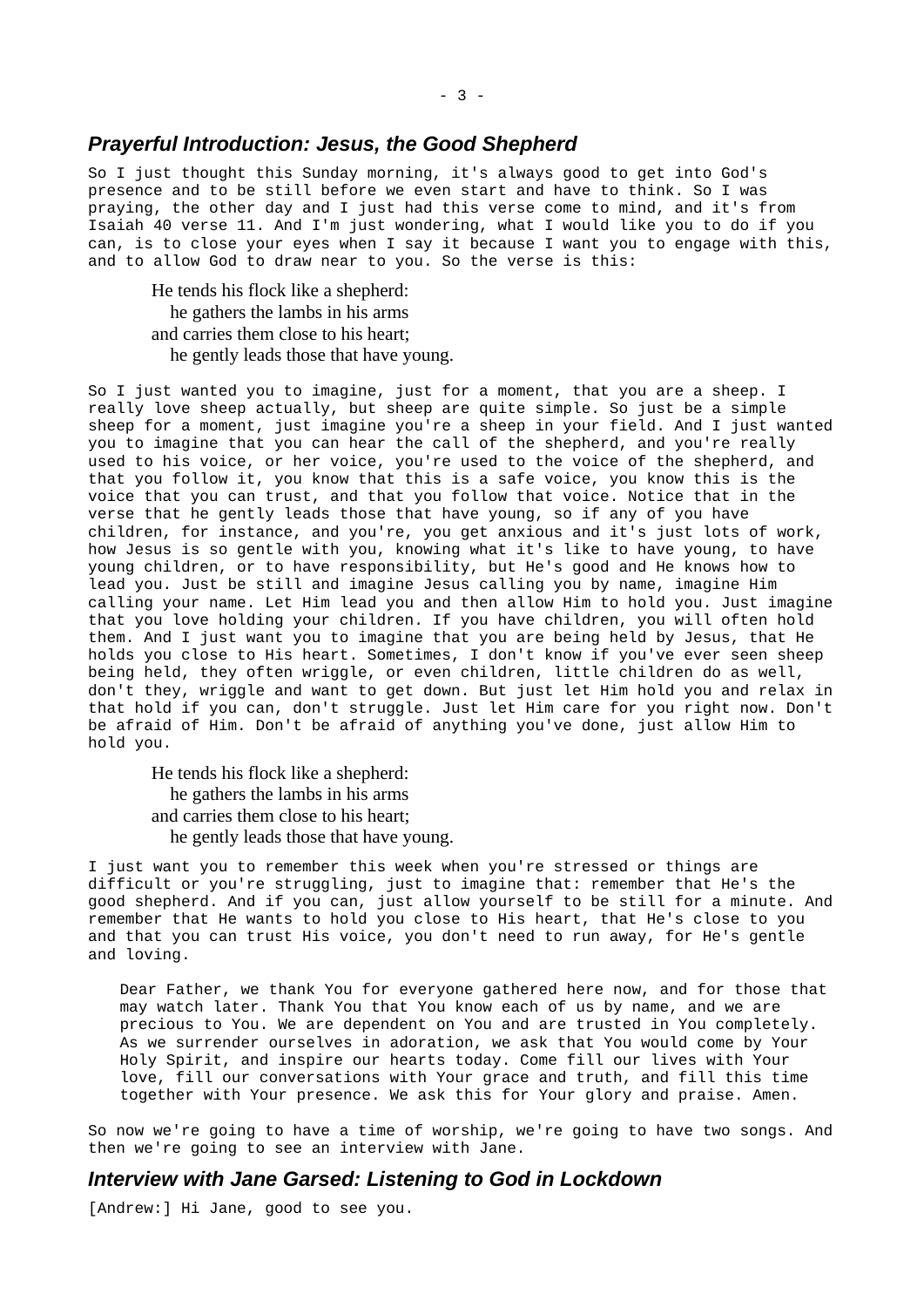[Jane:] Hi Andrew.

[Andrew:] Thank you very much for being open for a little interview. I just wanted to ask you some questions, and it's to do with what God's been saying and doing. And I just wondered, first of all, through lockdown in a general sense, what do you think are the key things that you've been learning as a Christian? [Jane:] Okay, well I think, probably, I think there's been a personal growth, a personal deepening with God. And I think that really, some of it's been forced maybe, because there's been more time to be able to do it, but I think there's been a real calling by God for me to go deeper, and to... By that I mean to spend time with Him, to spend more quality time with Him. And I guess, you know, there was a big sort of turning point for me, in sort of rereading Hebrews 5:7, when we look at Jesus, petitioning God in prayer, in tears, and then it says that God heard Him because of His reverent submission. And those two words have really sort of stuck with me, and the challenge of trying to submit to God and be obedient, because that's also in that passage as well. And what does that mean? And so I was sort of, that's been stretching those muscles for me, just in ordinary, everyday situations, because by nature I'm perhaps quite a challenging person [laughs]. So it's challenged me but also, you know, that whole sense of just drawing closer in obedience to God.

[Andrew:] Okay, that's really helpful. Given that that's the context in which God's been leading you and guiding you, are there any particular things, do you think, that God has spoken or shown you in the last, say, few weeks or whatever? [Jane:] Oh well, I guess this last lockdown I think has been incredibly hard for... well, it seems everybody, really, I think. Yeah, just really challenging. But you know what? What I sensed was that there was almost a sort of a severing of what was, of past staff, of... And, you know, it reminded me really of the story around Lot's wife and actually that sort of warning not to look back and then what did she do and what happened to her. And, you know, that sense that this latest lockdown which has been so hard, has been a time for me when it's just stopped me from looking back to what was, actually, that sense of looking forward, but I don't know what I'm looking forward to, and only the Lord knows, you know, we just don't know. But it feels like a letting go of stuff: that's been quite big for me, I think really, yeah, to be more forward facing.

[Andrew:] Okay so in the light of that, then, what would you say you would be hoping for or encouraging other people in church to be thinking about as we gradually come out of lockdown?

[Jane:] Well, I think one of the things that has happened this last year, of course, is that, well certainly for me, and I know that's not the case for people working at home with kids and everything else, but – has been a sort of a rhythm that has meant that there's been some quiet times or lengthy quiet times, and so the pace perhaps for me has slowed down. And, you know, you just feel that when we come out, there's going to be a huge demand to do, a huge demand to... because there's going to be so much sort of need, but also perhaps the sense for some people that they've been wanting to pick back up the things that had stopped, which can often be really good and honourable things, but I guess the way God spoke to me really recently is that, you know, church in general, church as we know it, is it does good deeds, but I think whilst those good deeds are honourable, I think we mustn't do it to the detriment of our relationship with God and to seeking Him first and, you know, I was thinking that actually we can fall into things and we could be really capable and do those things really well, but do we have the mandate from God to do it? And I think it's about sort of, perhaps, that we need to be regularly checking, checking in with God, you know, is this what... it might seem good, but is it what you're calling us to do? Because, you know, the other thing I think is that we're going ahead, but we don't know what we're going into. It's a season that has been ordained by the Lord, and only He knows what He's been equipping us for in this last year. And therefore, there's that... you know, the most important thing for us is to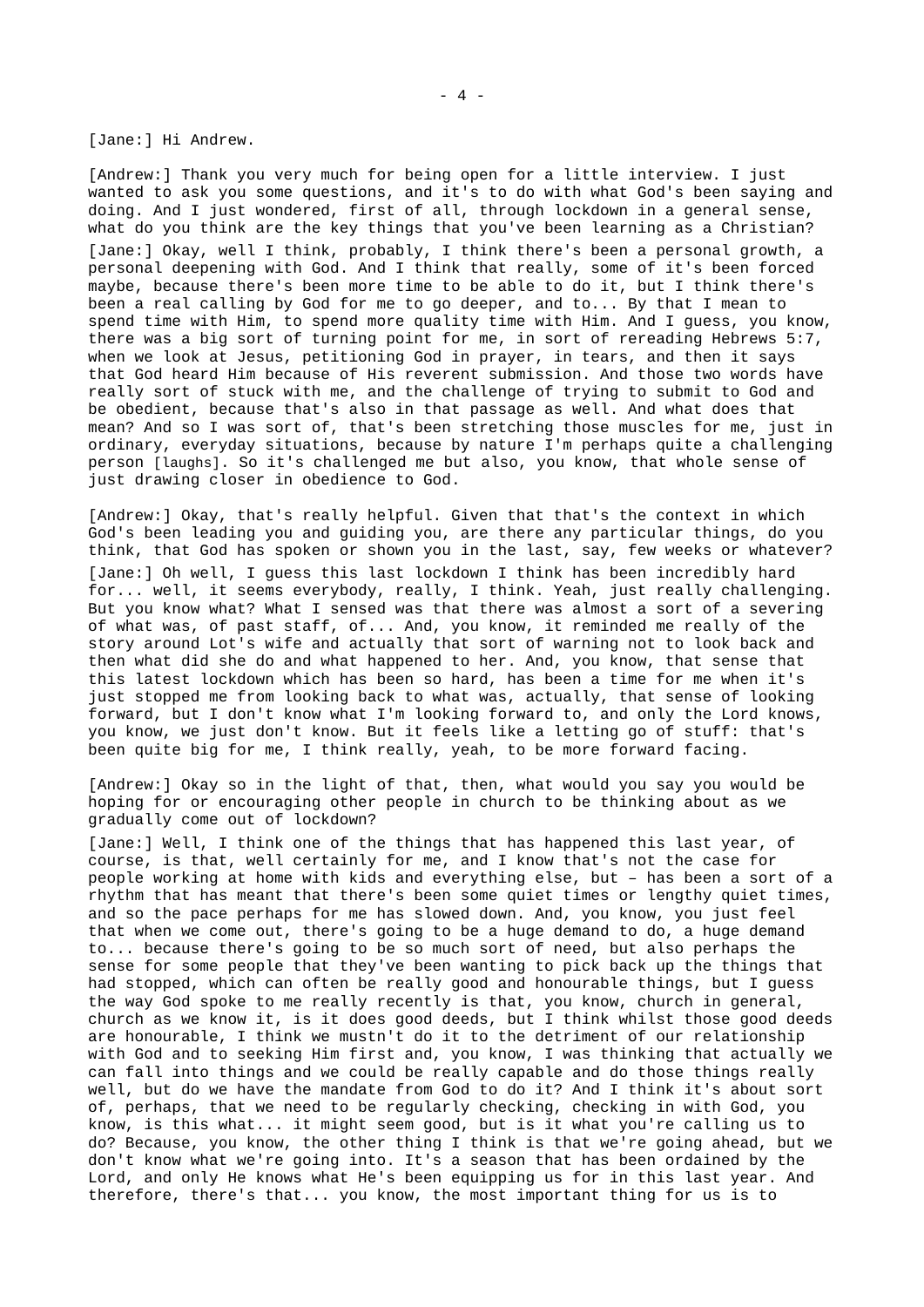actually share the Good News and to have that courage to talk about Jesus more and to, yeah, to find ways of doing that in a way that does what we're called to do.

[Andrew:] Okay, that's really helpful, Jane, thank you so much for answering my questions, and bye bye now. [Jane:] Bye!

[Lindsey:] Thank you for that, Jane, that was really, really encouraging. That's great. So I'm going to bring our Bible reading now, which is from Matthew 19, verses 1 to 12.

## <span id="page-4-1"></span>*Reading: Matthew 19:1-12 [NIVUK 1984]*

1 When Jesus had finished saying these things, he left Galilee and went into the region of Judea to the other side of the Jordan. 2 Large crowds followed him, and he healed them there.

3Some Pharisees came to him to test him. They asked, "Is it lawful for a man to divorce his wife for any and every reason?"

4 "Haven't you read," he replied, "that at the beginning the Creator 'made them male and female,' 5 and said, 'For this reason a man will leave his father and mother and be united to his wife, and the two will become one flesh'? 6 So they are no longer two, but one. Therefore what God has joined together, let man not separate."

7 "Why then," they asked, "did Moses command that a man give his wife a certificate of divorce and send her away?"

8 Jesus replied, "Moses permitted you to divorce your wives because your hearts were hard. But it was not this way from the beginning. 9 I tell you that anyone who divorces his wife, except for marital unfaithfulness, and marries another woman commits adultery."

10 The disciples said to him, "If this is the situation between a husband and wife, it is better not to marry."

11 Jesus replied, "Not everyone can accept this word, but only those to whom it has been given. 12 For some are eunuchs because they were born that way; others were made that way by men; and others have renounced marriage because of the kingdom of heaven. The one who can accept this should accept it."

This is the Word of the Lord.

## <span id="page-4-0"></span>*Talk: Christ's View of Marriage*

[Lindsey:]

So just before Andrew talks to us, I'm just going to pray for him because this is quite a challenging subject for lots of people, so let us pray.

Father God, I ask your Holy Spirit to anoint Andrew when he's talking this morning. I pray for Your wisdom, and for Your Word. And I also pray, Jesus, that Your love will shine through. But just be with him now and anoint him. In Jesus' name, Amen.

[Andrew:] Amen. Thank you, Lindsey.

So, good morning again, good to see you all. I just thought it might be worth mentioning, today is the anniversary of our first online service, last March. Isn't it bizarre to think that we've been doing this for a whole year, the whole year? Amazing.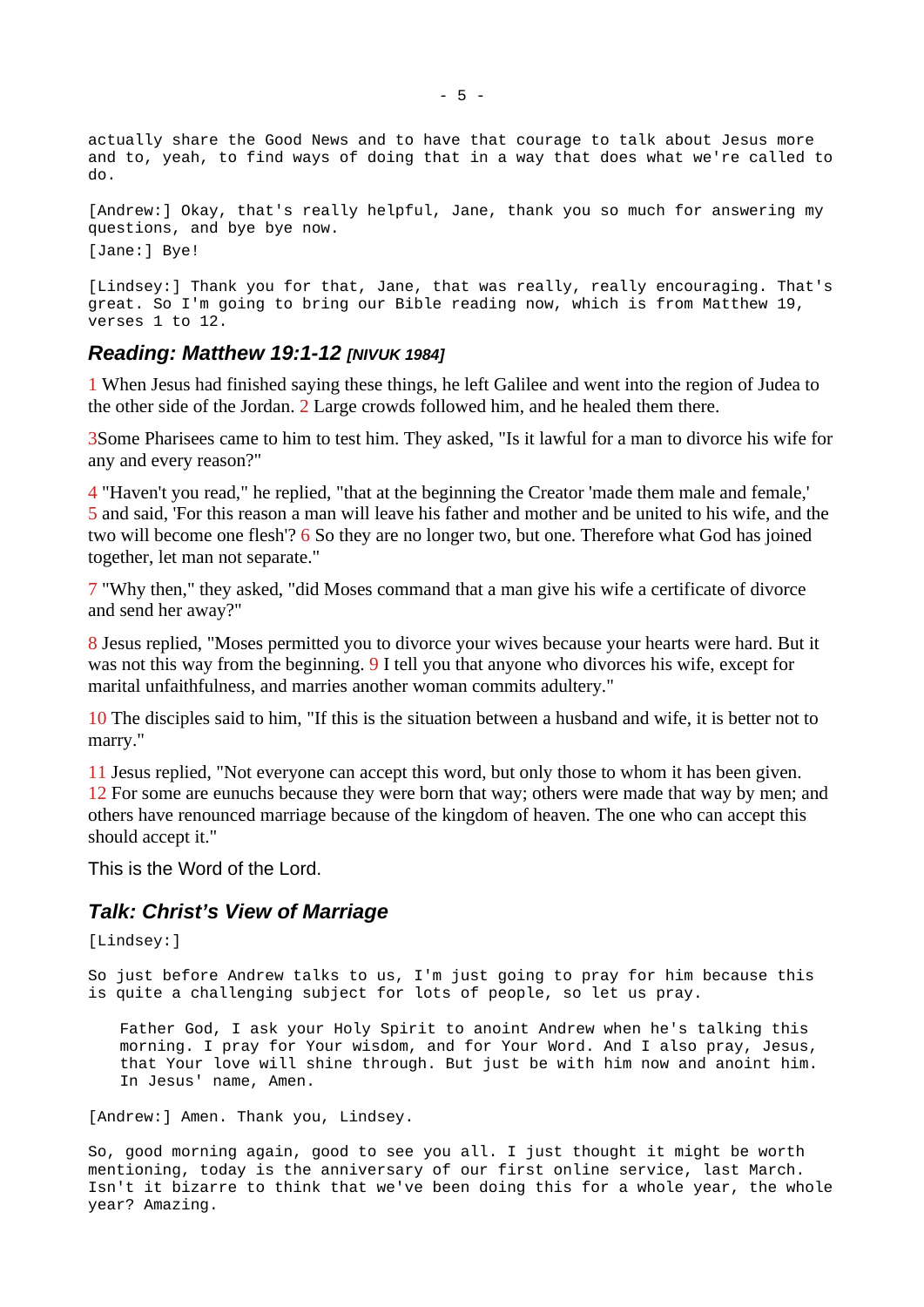Well, let me begin: I'm going to talk on marriage. We'll have our first slide

up. I just wanted to, in some respects, give a kind of a commendation to the different kinds of people who've been a particular help to me during the last, say, five years. Some of you will know that I'm part of something called Evangelical Group General Synod, EGGS for short. John Dunnett has been a huge help in leading that while I've been involved in General Synod for the last five years, likewise Ian Paul,



Inspiring people

**Iohn Dunnett** (CPAS/EGGS)

lan Paul (Psephizo)



(Fulcrum/CEEC)



Andrea Williams (Christian Concern)

who has a particular blog that deals with subjects around marriage, sex and sexuality, he's been amazing. I would really encourage you to Google Ian Paul and read some of the various articles that he covers, and it's wide-range, as well as stuff to do with marriage and sexuality. Andrew Goddard has done some extraordinarily good in-depth theology, and some of you may have heard of an organisation called Christian Concern that Andrea Williams set up, about 5 or 6 or 7 years ago, and that was to do with being able to protect and defend Christians in the workplace, who were probably going to be struggling as society was changing its views on issues around sex, and sexuality in marriage. That's been really helpful to to have those folks kind of in the background while I've been doing the learning.

Today I wanted to focus in on Jesus Christ as our focus when we think about the subject of marriage in a kind of a no-brainer way: for Christians, what Jesus says is basically what we should believe: He is our Lord. That's why we call Him Lord Jesus Christ, so whatever Jesus' perspective was is the clearest indicator as to what kind of things we should understand about the subject of marriage.

And I would begin with this general point: even though we have a picture in our head of Jesus being gracious and welcoming and accepting, forgiving, on the subject of marriage, Jesus was stricter on marriage, sex and sexual thought, than every single group of His day, every single existing group, be it Sadducees, the Pharisees or the Essenes. The Essenes were a group that were kind-of out in the wilderness, possibly it's where John the Baptist is linked to. All of those groups had different perspectives on issues around marriage, and beyond all of them, Jesus graded up the requirements for people who were married. It's entertaining when you read that section in Matthew 19 as to the disciples' response when they realise they can't get out of marriage, and they were saying, "Well, it's better that we should be single," because Jesus raised the bar on the subject. He frequently talked about marriage. And what He was doing, He was addressing an issue of His day. One of the problems that had emerged in Israel at the time of Christ was the idea or the practice, rather, of easy divorce, where people had taken a line or two from the Old Testament, and the men were using it in an abusive way to get out of marriage whenever they felt like it. And depending on the different kind of rabbinic emphasis, some people would say, if your wife does this or this or this, you can get divorced. Some people were saying things like, "Well, you know, even if she burns the toast you can kind-of divorce," which was crazy. This was abusing, abusing women. And so the teachers of the day gathered around Jesus to challenge Him and see where He stood on the matter. And that is where He made this case for marriage being a lifelong commitment, except for very specific clauses. He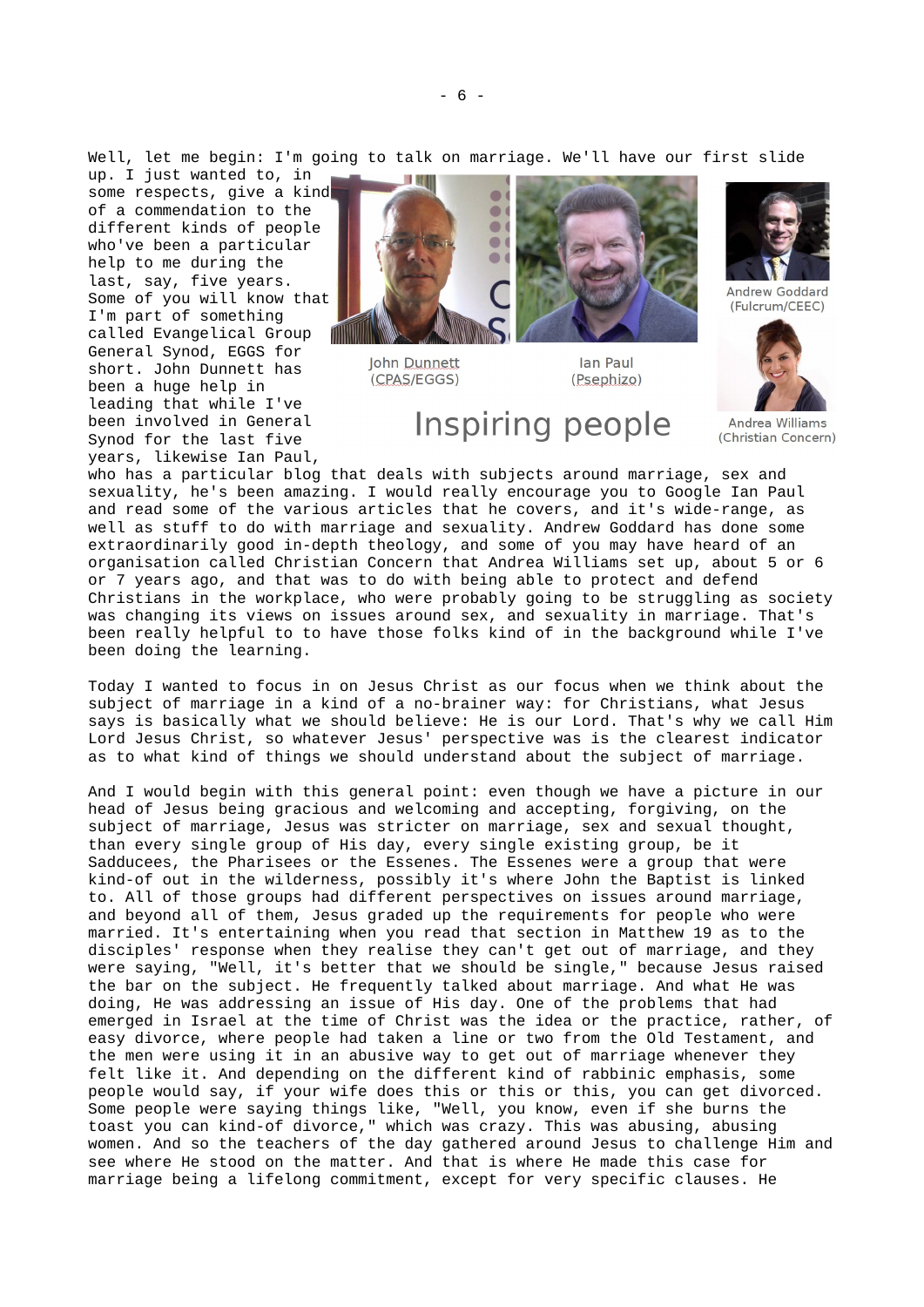really raised the bar and said marriage is so important: this was how it was done from the beginning.

Now some people may say, "Well that's all very well and good. How does that relate to our current conversation with regards to marriage that is different now, where we're talking about same-sex marriage. Jesus doesn't seem to say anything about that." Well, I think that's a misunderstanding of Jesus and what He was teaching. I think if Jesus in His day had stood up to a crowd and said, "Let me talk to you about homosexual marriage," every single person, every single Jew around Him would have scratched their heads and thought, "Why? Why do you want to talk about that?" Every single Jew, every single Israelite for centuries was already very clear on what the Old Testament Scriptures taught about that. And so His absence of saying anything about that, is because there was no need for Him to be raising the subject explicitly: that's a misunderstanding. In the same way, I mean, Jesus didn't say anything, for example, about incest. Now presumably, that doesn't mean we can infer that He was pro-incest simply because He doesn't mention it. Jesus focused on the matters of the day, and didn't need to make reference to things that were already a given at His time.

So let me have the next slide. This particular phrase we find in Jesus' teaching in the Sermon on the Mount gives a really good window into where Jesus was coming from, in terms of His attitude to the existing Law of God. Matthew 5:17-18 says this: "Do not think that I have come to abolish the Law or the prophets. I have not come to abolish them, but to fulfil them. For truly I tell you, until Heaven and Earth disappear, not the smallest letter, not the least stroke of a



Matt.5:17-18 "Do not think that I have come to abolish the Law or the Prophets: I have not come to abolish them but to fulfil them. For truly I tell you, until heaven and earth disappear, not the smallest letter, not the least stroke of a pen, will by any means disappear from the Law until everything is accomplished."

pen will by any means disappear from the Law until everything is accomplished." Jesus the Jew, remember we need to see Him in His context, Jesus the Jew endorsed the whole content of the moral law, because He regarded that as being from His Father. The only laws that Jesus replaced or fulfilled, if you like, were the sacrificial and cultural laws. We know through His death and His resurrection, sacrifices no longer need to be performed and the cultural laws that had separated the Jewish from the other nations were overturned by Jesus, because He made the Gospel available to all nations. When we think of what He was endorsing long-term are the obvious things that all Jews of His day would look back to. If you were to read through the Levitical commands from Moses, there's a whole set of prohibitions that Jesus would have had in His mind when He's thinking about what you mustn't do to protect marriage. In Leviticus 18, it talks about parents and children shouldn't have sex, and this is all kind-of obvious, that siblings and half-siblings shouldn't or a grandparent and a grandchild or an uncle or a niece or a brother-in-law and a sister-in-law. All of these common understandings of those you should not have sexual relationships through, and including in those lists in Leviticus 18, it would include bestiality, which is sex with an animal, or homosexual sex. This is where Jesus would have drawn His understanding of what are prohibited because marriage is, as He said, from the beginning, male and female, and a marriage that should last until the end of your days.

Jesus in effect closed loopholes. He closed the loopholes beyond every single group in His day, beyond the Pharisees, beyond the Essenes. You may remember in the Sermon on the Mount, He goes even further. Matthew 5:27-28 says this: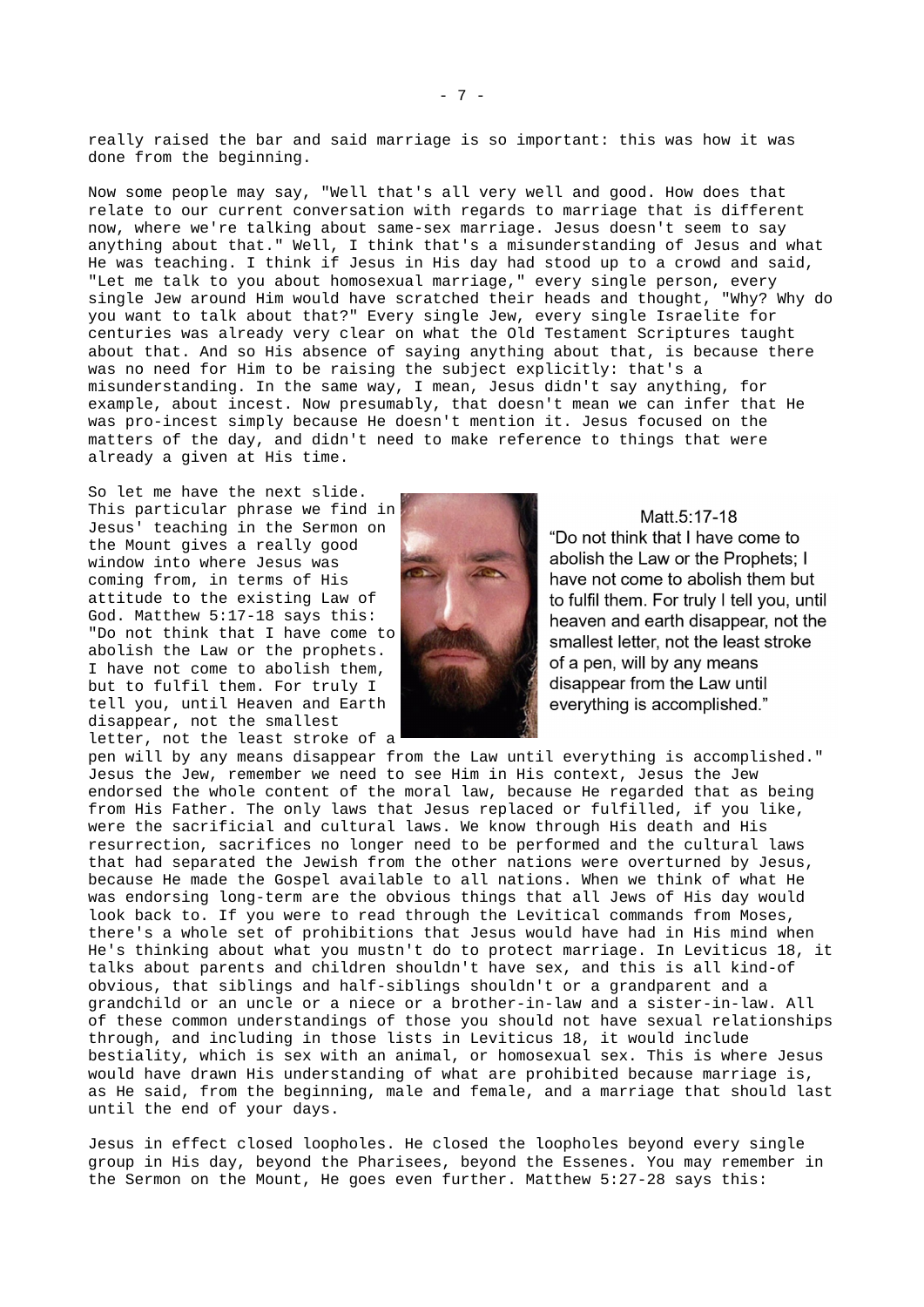27 'You have heard that it was said, "You shall not commit adultery." 28 But I tell you that anyone who looks at a woman lustfully has already committed adultery with her in his heart.'

So no longer is Jesus simply saying you should stick with the woman that you're married to, He's saying you should not even be thinking about anybody else, you shouldn't be imagining lustful thoughts about somebody else. So the bar with Jesus goes higher than anyone else, He is stricter on issues around marriage than any other person.

Now why would He think like this? Why would Jesus have such a firm, clear idea of this? He always refers back. Every single time He refers, or is challenged, over the question of marriage, He refers back to the Genesis account. You will see in this why we've emphasised this in these previous talks: every single reference is back to the primary Word of God, that defined and designed human beings in the beginning. Again let me read it to you. These are the words of Jesus. He says $^1$  $^1$ ,

4 'Haven't you read,' he replied, 'that at the beginning the Creator "made them male and female," 5 and said, "For this reason a man will leave his father and mother and be united to his wife, and the two will become one flesh"? 6 So they are no longer two, but one flesh. Therefore what God has joined together, let no one separate.'

His source material was Genesis. Jesus regarded these words as the proof text for any dispute around marriage. Why would this be so personally important to Jesus? Well, you will have heard from Phil last week, that Jesus knew Himself to be *the* bridegroom. He understood that the picture of marriage, the icon if you like of marriage, portrayed His own divine relationship with believers. That's what Paul says in Ephesians, that Christ and the church is the picture of true marriage: Jesus as the bridegroom. And so this would be hugely, hugely important to Jesus, He would see every single marriage as pointing to what He was going to do with those who would become His followers. So the only two arrangements that He endorsed were marriage, male and female, that's what He designates; and singleness, in this passage in Matthew 19, and He placed actually a strong emphasis on singleness. He talks about marriage, but He emphasises singleness.

You'll know later in Paul's letters that he too emphasises singleness. Why might that be important? I think, even in a series focusing on marriage, we need to emphasise the significance of single life. The two most obvious examples of holy and vibrant and radical single life are Jesus Himself and the apostle Paul. Jesus Himself embraced the life where he wasn't married, and He chose to do that not only primarily because He was Messiah but He was saying something about the importance of being devoted to God in a way where there is no other distraction, there is no other priority. That was Paul's argument in his lectures, he says, "You know, obviously it's better to marry than to burn with passion, but I would rather that you are like me," says Paul $^2$  $^2$ , "so that you can be devoted to the Kingdom." That's exactly the language that Jesus uses here at the end of this section. Let me read it to you again. Jesus says this<sup>[3](#page-7-2)</sup>:

11 … "Not everyone can accept this word, but only those to whom it has been given. 12 For some are eunuchs because they were born that way; others were made that way by men; and others have renounced marriage because of the kingdom of heaven. The one who can accept this should accept it."

So Jesus really rates people who choose a single life instead of a married life. And He says, "For the sake of the Kingdom." There's very little evidence to describe exactly what particular categories He was talking about. But people have argued that this could well include, for example, people who seem to be same-sex-attracted, but who nevertheless choose a single life, a celibate life

<span id="page-7-0"></span><sup>1</sup> in Matthew 19:4-5

<span id="page-7-1"></span><sup>2</sup> 1 Corinthians chapter 7 verses 1 to 16

<span id="page-7-2"></span><sup>3</sup> [NIVUK 1984]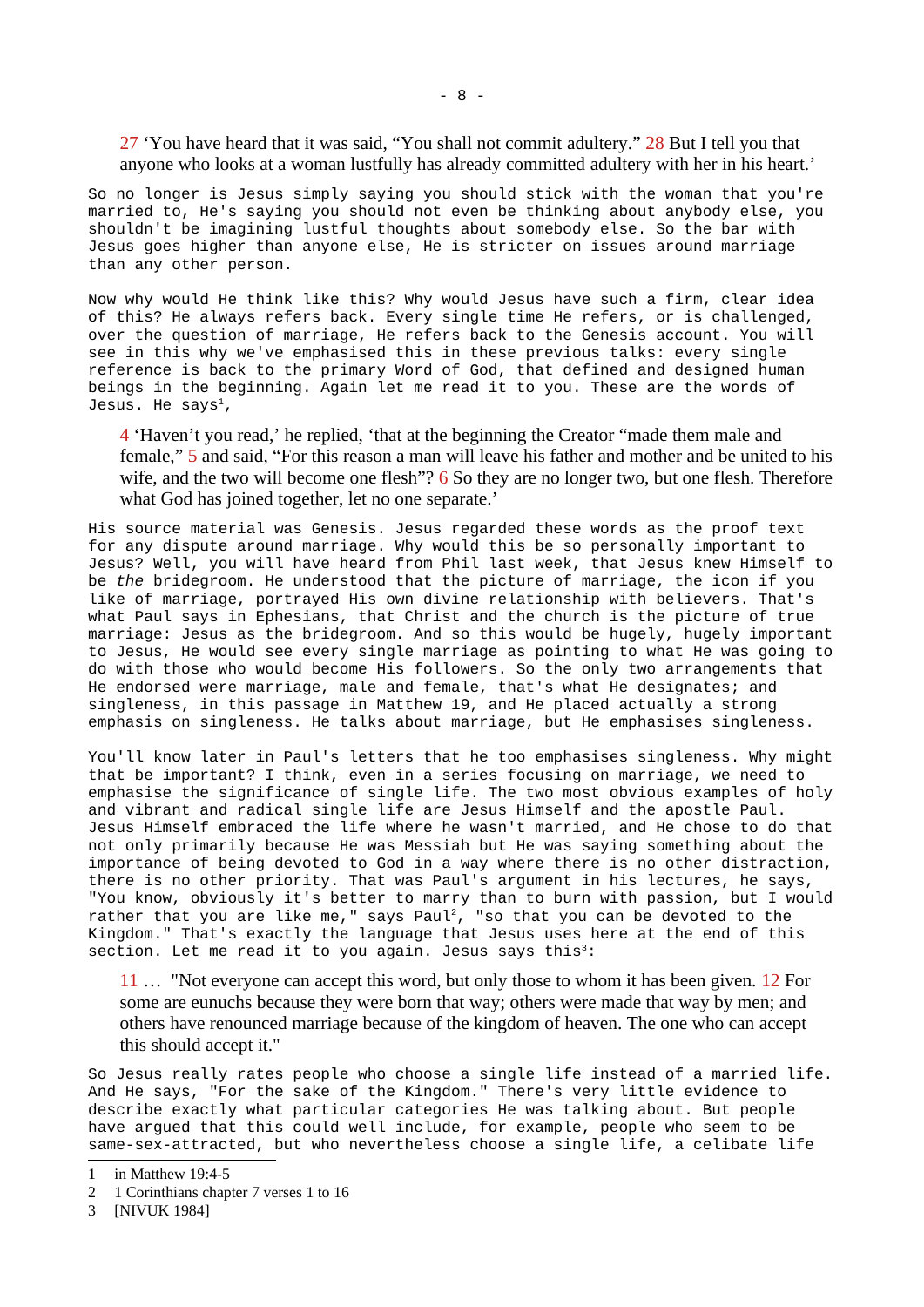for the sake of the Kingdom of God. I will give some examples later of this, but Jesus gives us two examples for living: for marriage, male and female; or for singleness, with an emphasis on singleness.

Let me have my next slide. We sometimes wonder how frequently Jesus would speak about questions around sex and marriage. Is this a peripheral matter or is this a really important matter to Him? There's a particular Greek word that occurs in the New Testament. 25 times it occurs and it's the word *porneia* [πορνείᾳ]. Jesus refers to it four times in different gospels, but like I said, 25 times throughout the whole of the rest of the New

lesus refers to 'porneia' 4 times (and there are 25 references in the NT across 11 separate books) prohibiting ANY sex outside monogamous male/female marriage.

This would have to include same-sex behaviour.

"Neither do I condemn you," lesus declared. "Go now and leave your life of sin." John 8:11



Testament, across 11 separate books, the reference to *porneia* is made. And this word *porneia* means in English translation 'sexual immorality', and it's basically a kind of a catch-all term to describe any sex which is outside of monogamous marriage. And inevitably that would have included any same-sex behaviour, but it included that whole list that I referred to earlier from Leviticus. Sexual immorality is any kind of sexual activity outside of marriage that is male and female.

Jesus emphasised this, but His practice really reveals a great deal of care. You will remember the story in John's gospel, John 8, where a woman caught in adultery is dragged in front of Jesus by a hostile crowd, to see if they could challenge Him over what should be done with this woman who was caught in adultery. It's always worth noting, they only brought the woman. What happened to the man? Why wasn't he there? Obviously there was a bit of a slant going on in terms of their emphasis in this crowd but they drag her in front of Jesus. And Jesus protects her. The first thing I would want to emphasise is this: even though Jesus was expressly clear on sexual immorality being serious and wrong, His intention from the outset is to protect people who are sexually immoral from hostility or any kind of violence. He guards her, He puts Himself in between her and this crowd, and creates a way so that she can be set free. And He doesn't condemn her. He creates that beautiful conversation with the crowd, "If anyone else has not sinned, you can cast the first stone," and they all gradually walk away, and He speaks to her. He speaks tenderly to her. And He says, "Has anyone condemned you?" and she says, "No." And He says this: "Neither do I condemn you. Go and sin no more." There's two things we can learn from Jesus' attitude to people who are living a sexually immoral life. He doesn't condemn, but He does encourage them, or even command them, "Go and sin no more." So He protects. He prevents hostility to them. He doesn't condemn, but He does call them towards repentance. Why? Because He wants to be in right relationship with God. He doesn't endorse wrong behaviour, He protects the life so that it can be turned around.

So what could we confidently conclude that Jesus would say about same-sex marriage? Inevitably, if we've done this series, people will be thinking in their heads, "Well, what can we say? Did He say anything explicit? Does that mean it's an open question?" I think it is much clearer than that. We know for a fact that the Old Testament Scriptures spoke in prohibitive terms about same-sex behaviour. We also know that the people of Jesus' day, the Jews around Him, believed exactly the same. That was the same position as the Old Testament. We know that Jesus Himself was stricter on sex and marriage than any other group of His day, so He was moving towards strictness, rather than towards liberty. And finally, you would think the people who become the chief witnesses of Jesus and the people who give His teaching later on, the apostles, would reflect Christ's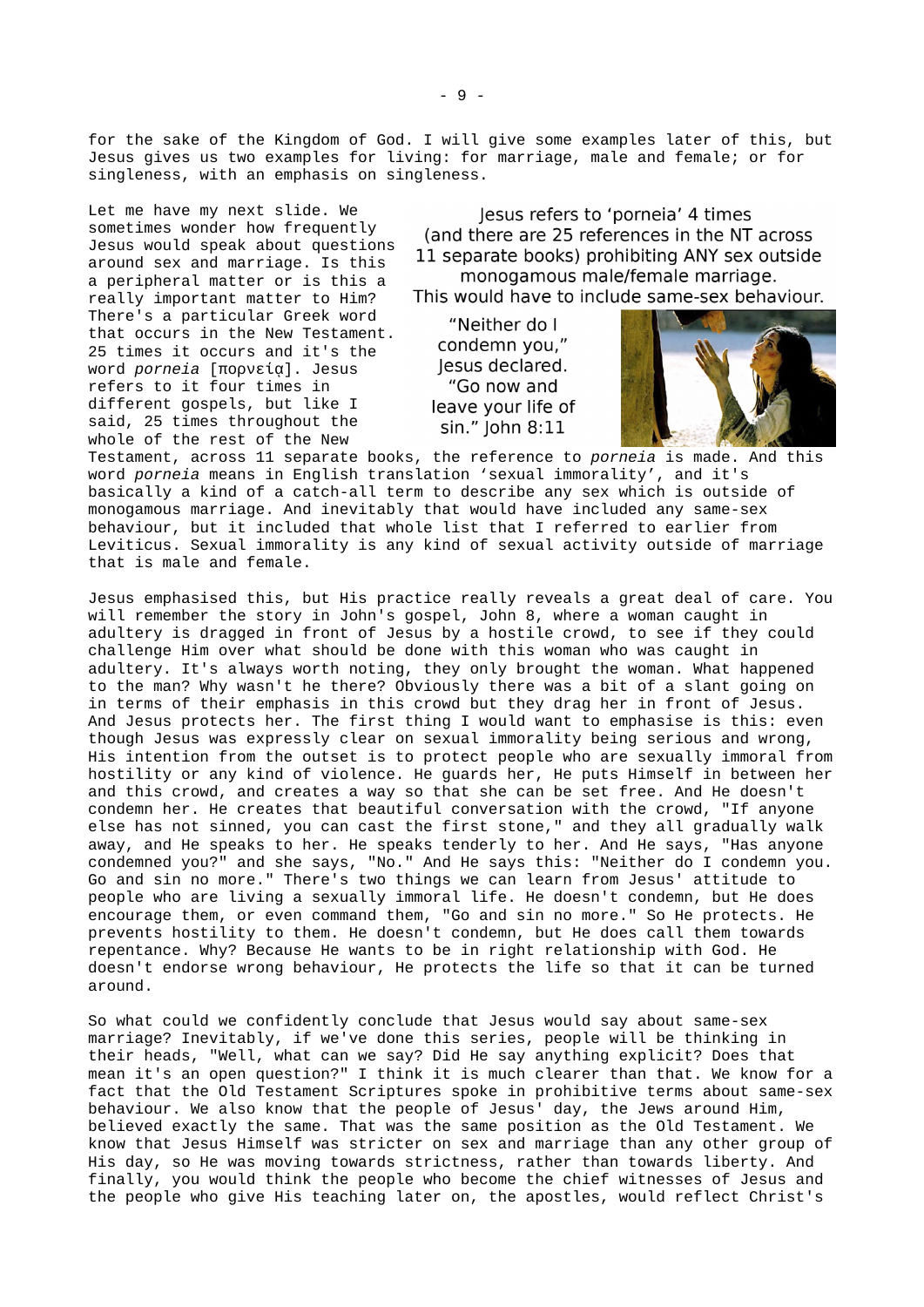own position. What did they say? Every single reference to same-sex behaviour in the New Testament is regarded as wrong. They all described *porneia*, sexual immorality and explicitly same-sex relationships, as not the will of God. This is what you would call a univocal message from the Bible. It says one thing all the way through, from the old to the time of Jesus, and after Jesus, clear, plain teaching. What are the odds of Jesus being out of sync with the Old Testament, out of sync with the teaching of His day, out of sync with even His followers and having this kind of unique space where, even though He didn't mention it to anybody, He was actually pro same-sex marriage? That is beyond absurd and is ridiculous, especially when Jesus Himself had a stricter view than everybody else. So I can happily conclude, I can happily conclude that the position of Jesus on marriage is the traditional one, that God made us male and female, and put us in a marriage covenant to live our lives to the end of our lives, committed.

Now for those of you who do need to spend more time studying this and examining this, once again Denise has kindly issued the marriage documents that I put together for the church. Can I really encourage you, read them and study them. There's a particular focus in on those three passages in the New Testament, Romans 1:18-32, or 1 Corinthians 6:9, or 1 Timothy 1:9-10. It really goes into some depth. I would also recommend to you one of the Grove booklets that covers this subject. Ian Paul, who I mentioned at the beginning of the talk, has got a really brilliant Grove booklet looking at same-sex unions. It's a booklet<sup>[4](#page-9-0)</sup> that you can order from [grovebooks.co.uk.](https://grovebooks.co.uk/) It's only £3.95, and it gives a really clear understanding of what the New Testament teaches about same-sex unions.

I need to say this: these texts mean what they say. They do say that homosexual or gay sex is contrary to the will of God. I do need to say this: this does not mean that a person who is orientated towards their own sex is more wicked than I, because we all have desires and actions that are wrong. My inclination to be greedy or angry, and a multitude of other things, are equally wrong. This has nothing to do with condemning; this is simply describing what Jesus and the New Testament would have believed, and what they teach.

Is there any hope for those people who may struggle with such a message, so people who may hear this and feel like, "Well, what can I do?" Can I have my next slide. One of the things that has been inspirational for me over the last five years is discovering a group of people who were connected to a particular website called Living Out: [livingout.org](https://www.livingout.org/) And these guys are people who I would regard as some of my most significant heroes of the day, I think of people like

Sam Allberry (Pastor/Speaker)

**Ed Shaw** Emmanuel, Bristol (Pastor)

**Sean Doherty Trinity College** (Principal) - now married to his wife

ivingOut.org

Sam Alberry, Ed Shaw, Sean Doherty, who are people who are leaders in the Church. These are people of significant influence, and they are self-confessed same-sex-attracted celibate Christians [Andrew corrected afterwards: "In fact Sean Doherty WAS same sex attracted and is now married (to his wife)"]. These are people who have made the decision that because of their orientation, they know that they can't enter into marriage, and they believe what the Bible says, that they need to remain single. I've listened to Ed Shaw over a number of years: I've had conversations with him at General Synod. Just the last week or two, Sean Doherty was doing a Zoom seminar for some local clergy in the area and he's brilliant, he's the principal of my own theological college. So people who are same-sexattracted are possibly some of the most inspirational and great examples to me



<span id="page-9-0"></span><sup>4</sup> Several booklets found at<https://grovebooks.co.uk/search?q=same+sex>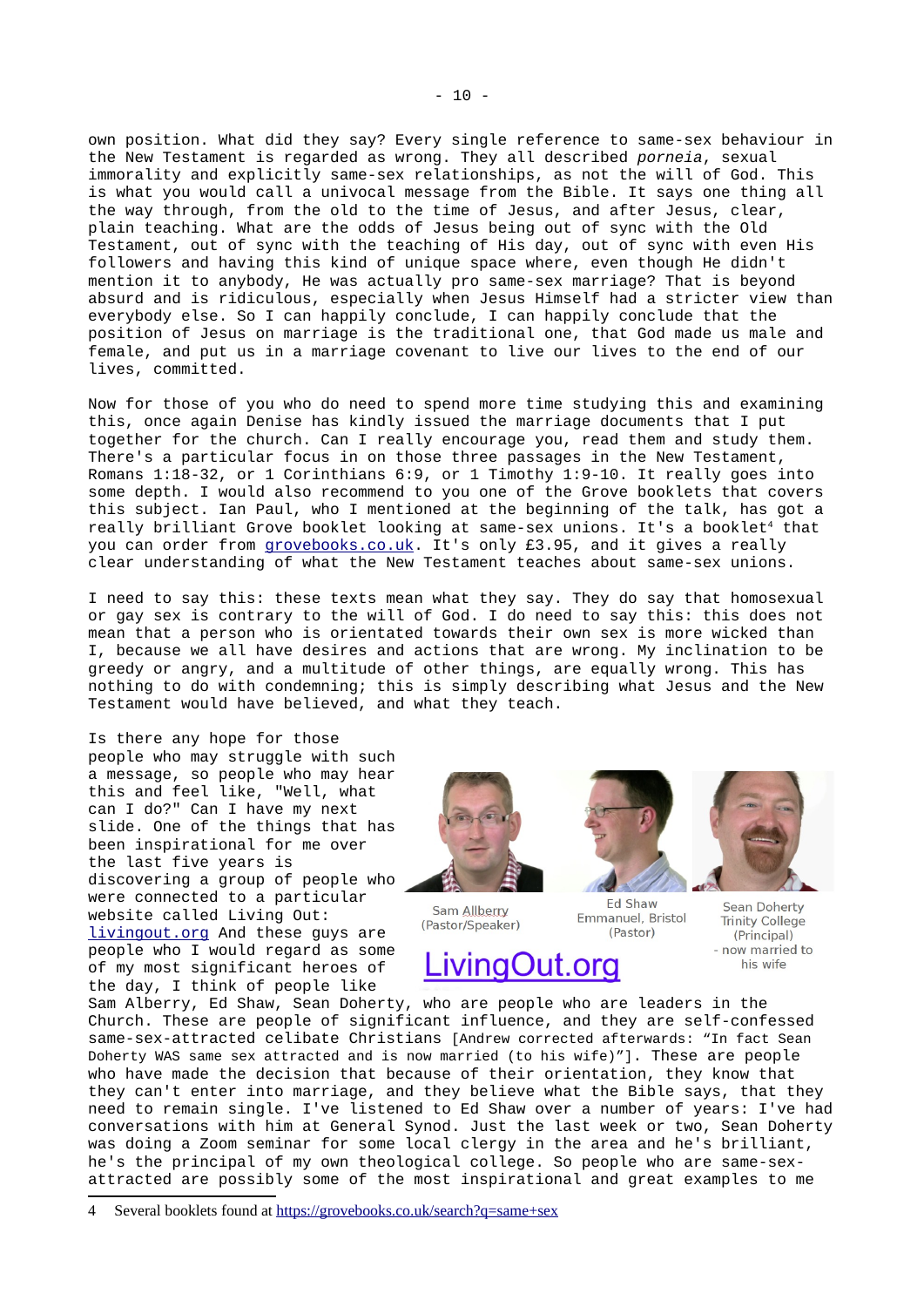of people being devout. They are examples that show single celibate life is actually a tremendous way of honouring God with the whole of your life, perhaps in a way that we who are married, can't. So I would say to you that there is no closed door here, to people who are same-sex-attracted. The message of the Kingdom is to call everybody into a life of clear devotion to Jesus Christ and, like Him, a single life which can be a full life, and in the context of a good church community, an included place of belonging, a place of love and welcome. Marriage is not the only place where intimacy can happen.

So I wanted to kind-of finish there and say, everything I have studied, everything I have learned, shows me that Jesus Christ would hold the same view of the Old Testament, the New Testament writers, and the things He said raised the bar, rather than made things more lax and more open.

### <span id="page-10-0"></span>*Lindsey's thoughts on the subject*

I'm just going to ask Lindsey to join us now. And I just wanted to finish this talk really by explaining that we have had to kind of like battle with this, over the years. One of the things that many people won't really understand is, you don't do this in a kind-of an empty kind of academic stance, you do this in the real world. And it has been costly, it has been costly for Lindsey and I to wrestle with this. For example, it's been difficult to wrestle with this, when your children don't necessarily agree with your position on this. I don't know how you would say this has been for you, Lindsey?

#### [Lindsey:]

I think this has been going on for a few years, and, you know, it's very, very hard as a mother, I'm by nature a very pastoral person. I've found part of the time I've wanted to run away from this, it's an issue, because it's really difficult and it's contentious, and not wanting to come across as some sort of bigoted person; and you know, people, sometimes the children say, "Well that's like racism if you don't agree with that, and it's being unkind," and I've really struggled with that, and I know a lot of Christians struggle with this, because we're not nasty people. Most of us, you know, especially at St John's, we're extremely kind, we're compassionate, we're caring, and I've had to really work with God on this through the years. It's painful when your children have really struggled and just thought, you know, this is terrible. And I've had to... And it's made me either do two things: one, walk away from God, if I'm honest, or actually walk with God. And I think He's taken me through this process with Him, and to trust Him through it. And God isn't a bad God, and He doesn't hate. Can I just say He does not hate people who are gay, He does not. The two verses that came to mind when I was thinking about this from God was Isaiah 42 verse 3 where it says,

A bruised reed he will not break, and a smouldering wick he will not snuff out.

And the other one was Matthew 11 verse 28:

'Come to me, all you who are weary and burdened, and I will give you rest.'

So God doesn't break people who are struggling. If you're someone who's struggling at home or you found these feelings of same-sex attraction, not to hide them, not to bury them, that's not God's intention, He doesn't want anyone to hide. He loves everybody and wants them to come to Him. And I would even say as a married person, I want to make it really clear: being married is not always easy. It can look like, "Oh, it's not fair, you're married," but there are times that marriage is really tough. And for any of you are married, it's really tough and there are times you think "Gosh, it'd be easier not to be married," or there may be times you fancy other people, you know, monogamy, you're not able to be with anybody else. It's tough. And the only thing I can say is what I found is, none of this: you cannot live God's way in your own strength, and actually all of us should say like the disciples, "How the heck do we do this? This is impossible!" And that's the right response: it's impossible, because it's only possible with God, the Holy Spirit, we can't live this life.